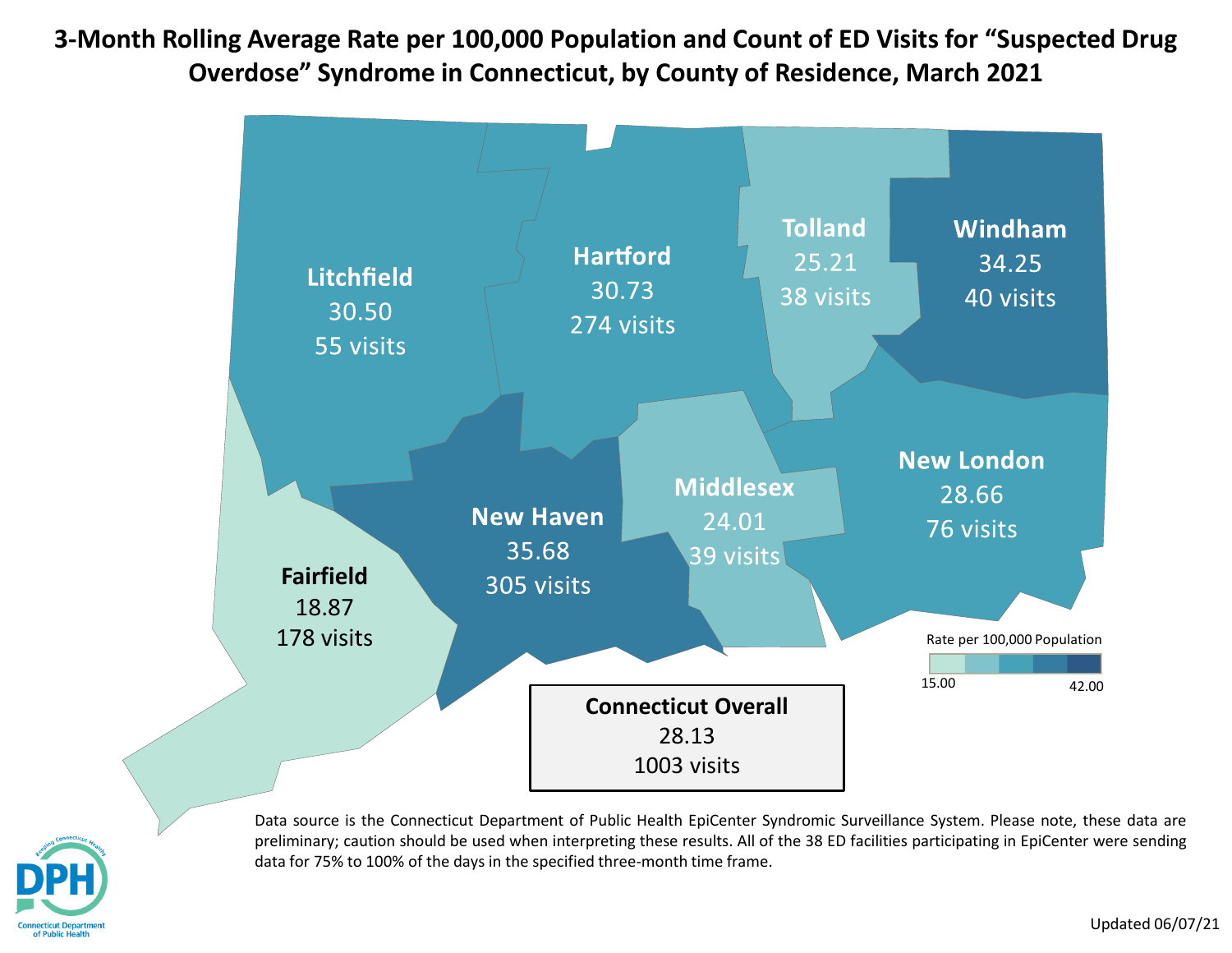**3-Month Rolling Average Rate per 100,000 Population and Count of ED Visits for "Suspected Drug Overdose" Syndrome in Connecticut, by County of Residence, April 2021**





Data source is the Connecticut Department of Public Health EpiCenter Syndromic Surveillance System. Please note, these data are preliminary; caution should be used when interpreting these results. All of the 38 ED facilities participating in EpiCenter were sending data for 75% to 100% of the days in the specified three-month time frame.